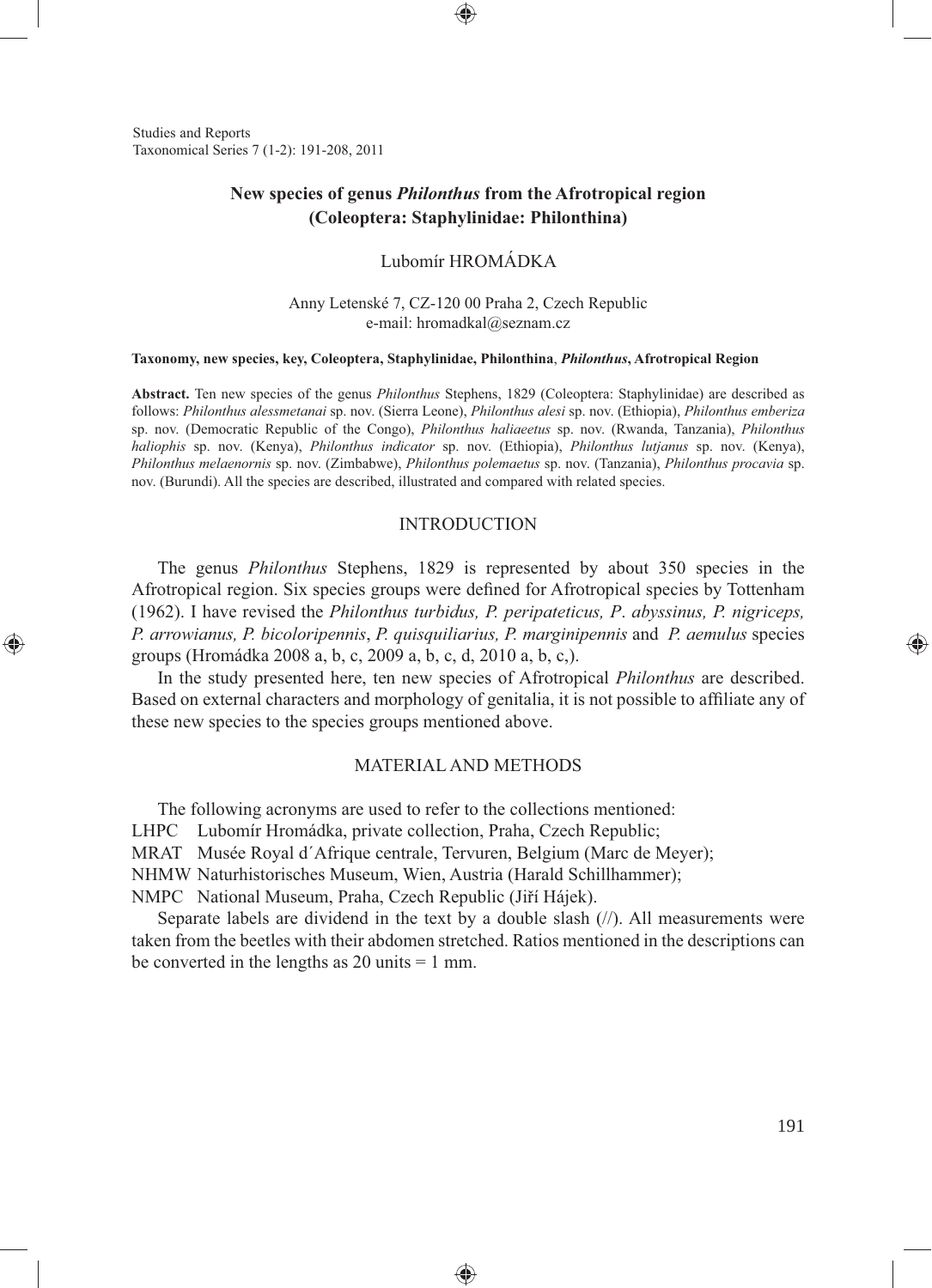#### RESULTS

⊕

# *Philonthus alessmetanai* **sp. nov.**

(Figs 1-4)

**Type locality.** Sierra Leone, Wester Area, Base Picket Hill.

**Type material.** Holotype (♂): 'SIERRA LEONE, Western Area, Base Picket Hill, 9.i.1997, W. Rossi, //HOLOTYPE *Philonthus alessmetanai* sp. nov. Hromádka det., 2011, [red oblong printed label]', (LHPC).

**Description.** Body length 8.6 mm, length of fore body 4.2 mm.

Colouration. Entire body black-brown, posterior margin of all tergites narrowly brownred. Maxillary and labial palpi, antennomeres 1-3 and legs yellow-brown, mandibles brownyellow. Head and pronotum slightly blue iridescent here and there, abdomen more distinctly blue iridescent than on head and pronotum.

Head rounded, slightly wider than long (ratio 30 : 28), posterior angles markedly rounded, bearing several short bristles. With 4 coarse punctures between eyes, approximately in a straight line. Distance between medial interocular punctures 4 times as long as distance between medial and lateral interocular puncture. Eyes flat, as long as temples, posterior margin with two small punctures. Temporal area with several punctures. Surface without microsculpture.

Antennae long, reaching posterior fifth of pronotum when reclined. Antennomeres 1-4 and 11 distinctly longer than wide, antennomeres 5-7 slightly longer than wide, antennomeres 8-10 as long as wide. Antennomere 1 twice longer than antennomere 11, antennomere 2 slightly shorter than antennomere 3.

⊕

Pronotum highly convex, distinctly narrowed anteriad, anterior angles conspicuously deflexed, vaguely obtusely rounded, posterior angles markedly rounded. Each dorsal row with four approximately equidistant punctures, each sublateral row with two punctures, puncture 2 conspicuously shifted towards lateral margin. Sides bearing one long black bristle in anterior third. Surface without microsculpture.

Scutellum very densely and finely punctate, punctures approximately as large as eyefacets, separated by distance smaller than one puncture diameter in transverse direction.

Elytra wider than long (ratio  $43:39$ ), slightly widened posteriad. Punctation very fine and dense, diameter of punctures equal to those of scutellum, separated mostly smaller than one puncture diameter. Surface without microsculpture; setation brown-yellow.

Legs. Metatibia as long as metatarsus, metatarsomere 1 longer than metatarsomere 5, almost as long as metatarsomeres 2-4 combined.

Abdomen parallel-sided, from visible tergite IV very slightly narrowed posteriad. First three tergites with two basal lines, elevated area between lines, finely and densely punctate. Punctation at base of all visible tergites coarser than on elytra, gradually becoming sparser and finer towards posterior margin of each tergite, some of them of raindrop shape. Surface without microsculpture; setation similar to that on elytra.

Male. Protarsomeres 1-3 distinctly dilated and sub-bilobed, each covered with modified pale setae ventrally, protarsomere 4 narrower than preceding ones. Sternite IX (Fig. 4), aedeagus (Figs 1-3).

◈

Female. Unknown to the author.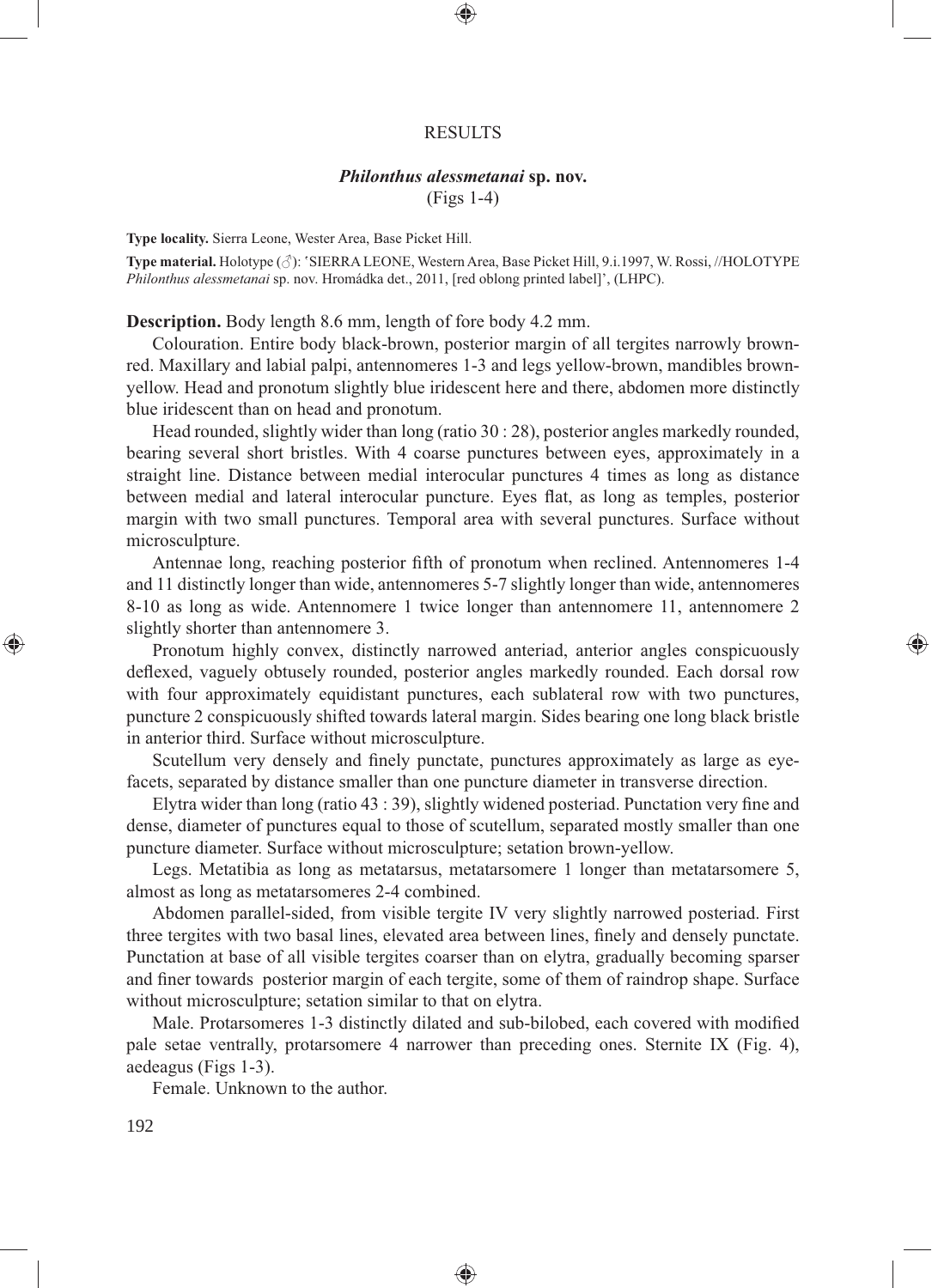**Differential diagnosis.** *Philonthus alessmetanai* sp. nov. may be distinguished from the similar *P. lutjanus* sp. nov. (Figs 25-27), by its narrower head, paler antennae, maxillary and labial palpi and legs, denser punctation of all the scutellum and by the different shape of the aedeagus.

⊕

**Distribution.** Sierra Leone.

**Etymology.** I dedicate this new species to my friend Aleš Smetana, well-known specialist in the family Staphylinidae, on the occasion of his 80<sup>th</sup> birthday

## *Philonthus alesi* **sp. nov.** (Figs 5-8)

**Type locality.** Ethiopia, Bahr - Dar.

⊕

**Type material.** Holotype (♂): 'ETHIOPIA, Bahr - Dar, 4.vi.1967, P. Štys lgt. //HOLOTYPE *Philonthus alesi* sp. nov. Hromádka det., 2011, [red oblong printed label]', (LHPC).

**Description.** Body length 9.1 mm, length of fore body 3.8 mm.

Colouration. Head black, pronotum dark brown, elytra brown, suture and posterior margin narrowly brown-yellow, abdomen dark brown, posterior margin of all tergites narrowly paler. Maxillary and labial palpi, antennae and legs yellow-brown, middle and posterior tibiae darker.

Head wider than long (ratio 34 : 26), parallel-sided, posterior angles obtusely rounded, bearing 1 long and several short black bristles. Clypeus with shallow, round depression medially. With four coarse punctures between eyes, distance between medial interocular punctures approximately 3 times as long as distance between medial and lateral interocular puncture. Eyes flat, longer than temples (ratio  $10 : 8$ ), posterior margin of eyes with two coarse punctures, from this towards to the middle of base several coarse punctures. Temporal area each with several varying large punctures. Surface with distinct isodiametrical microsculpture.

Antennae slender and long, exceeding posterior margin of pronotum by the length of antennomere 11 when reclined. All antennomeres longer than wide. Antennomere 1 almost twice longer than antennomere 11, antennomere 2 shorter than antennomere 3.

Pronotum highly convex, wider than long (ratio 40 : 33), slightly narrowed anteriad. Anterior angles rectangularly rounded, posterior angles markedly rounded. Each dorsal row with six punctures, punctures 2-6 approximately equidistant, distance between punctures 1-2 much larger than between previous punctures. Each sublateral row with 3 punctures. Sides bearing several varying long bristles in anterior third. Surface with microsculpture similar to that on head.

Scutellum with several coarse punctures of varying size. Surface with fine microsculpture.

Elytra short, wider than long (ratio  $50 : 35$ ), distinctly widened posteriad. "Punctation coarse and dense, diameter of punctures distinctly larger than eye-facets, separated by distance smaller than 1 puncture diameter, mostly of punctures contiguous. Surface without microsculpture; setation brown-yellow.

♠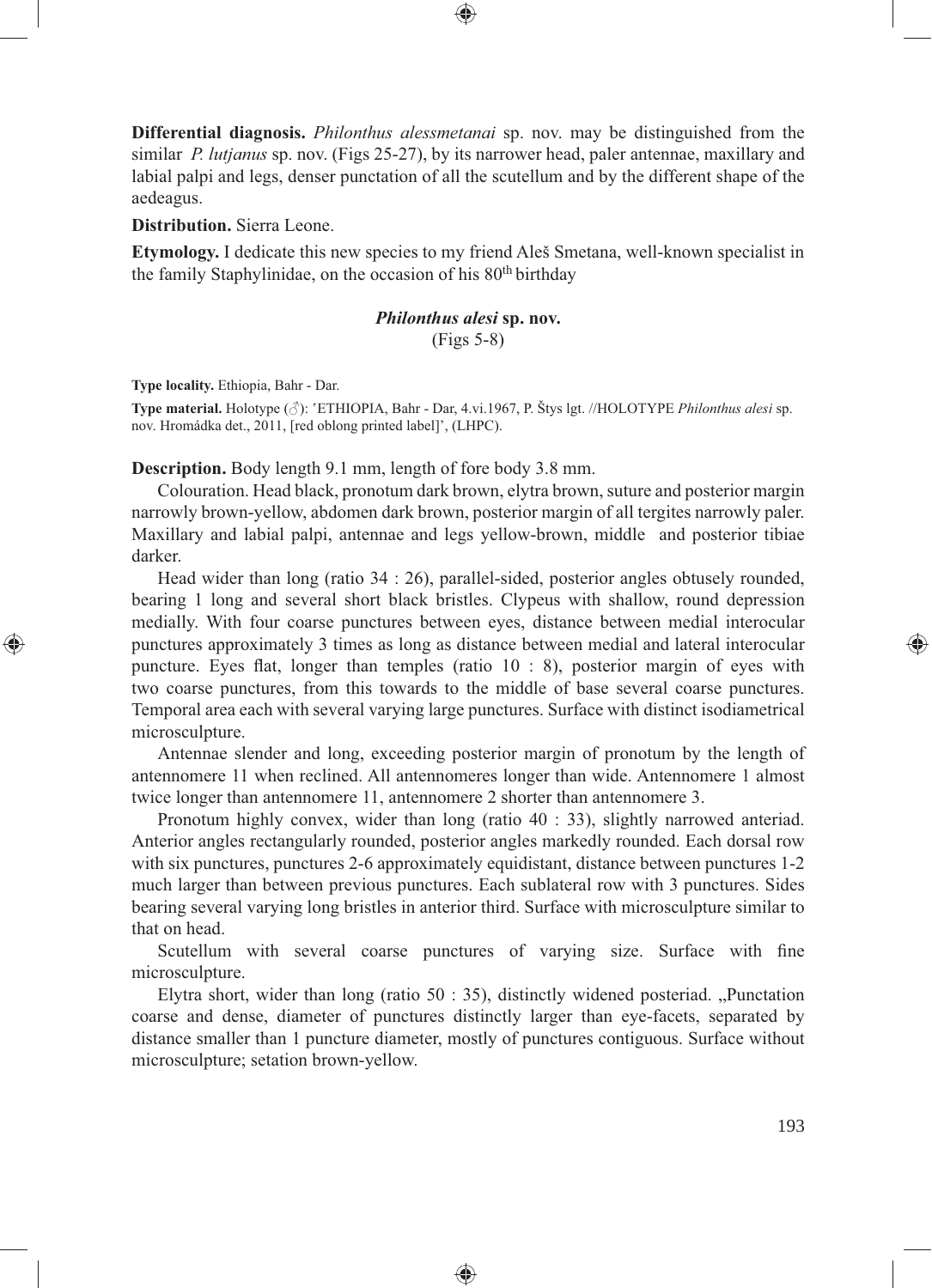Legs. Metatibia as long as metatarsus, metatarsomere 1 longer than metatarsomere 5, as long as metatarsomeres 2-3 combined.

Abdomen wide, from visible tergite III very gradually narrowed posteriad, first three visible tergites with two basal lines, elevated area between lines impunctate. Punctation at base of all tergites finer than on elytra, becoming sparser towards posterior margin of each tergite. Surface without microsculpture; setation similar to that on elytra.

Male. Protarsomeres 1-3 distinctly dilated and sub-bilobed, each covered with modified pale setae ventrally, protarsomere 4 narrower than preceding ones. Sternite IX (Fig. 8), aedeagus (Figs 5-7).

Female. Unknown to the author.

**Differential diagnosis.** *Philonthus alesi* sp. nov. may be distinguished from the similar *P. ubadalius* Tottenham, 1956 (Figs 39-41) by its wider head and pronotum, paler antennae, larger number of punctures in dorsal rows, shorter elytra, densely punctation of abdomen and by the different shape of the aedeagus.

### **Distribution.** Ethiopia.

**Etymology.** Dedicated to Aleš Smetana as well; see the previous species.

# *Philonthus emberiza* **sp. nov.**

(Figs 9-14)

**Type locality.** Kivu: Terr. Kabare, Nyakaslba, 1800 m (vestige forêt).

**Type material.** Holotype (♂): 'DEMOCRATIC REPUBLIC OF THE CONGO, Kivu: Terr. Kabare, Nyakaslba, 1800 m, (vestige forêt) vi.1951, N. Leleup // HOLOTYPE *Philonthus emberiza* sp nov. Hromádka det., 2011, [red oblong printed label]', (MRAT), Paratype: 1 spec., same label data as in holotype, (LHPC).

⊕

**Description.** Body length 7.9 mm, length of fore body 3.5 mm.

Colouration. Head black, pronotum and scutellum black-brown, elytra red, abdomen brown, posterior margin of all tergites narrowly brown-red. Base of antennomere 2 brownyellow, remaining antennomeres and maxillary and labial palpi dark brown. Femora yellowbrown, tibiae darker, tarsi brown, slightly paler distally.

Head rounded, slightly wider than long (ratio 21 : 20). Posterior angles rounded, bearing one long black bristle. Four coarse punctures between eyes arranged in a straight line. Distance between medial interocular punctures, approximately three times as large as distance between medial and lateral interocular puncture. Eyes flat, as long as temples, posterior angles with one coarse puncture, temporal area in posterior half with several punctures, anterior half impunctate. Surface without microsculpture.

Antennae long, exceeding posterior margin of pronotum by the length of antennomere 3 when reclined, all antennomeres longer than wide. Antennomere 1 twice longer than antennomere 11, antennomere 2 shorter than antennomere 3.

Pronotum highly convex, as long as wide, slightly narrowed anteriad in straight line. Anterior angles rectangularly obtusely rounded, bearing several short bristles, posterior angles markedly rounded. Each dorsal row with four approximately equidistant punctures, each sublateral row with two punctures, arranged in a row parallel to the dorsal row and half way between it and side. Surface without microsculpture.

♠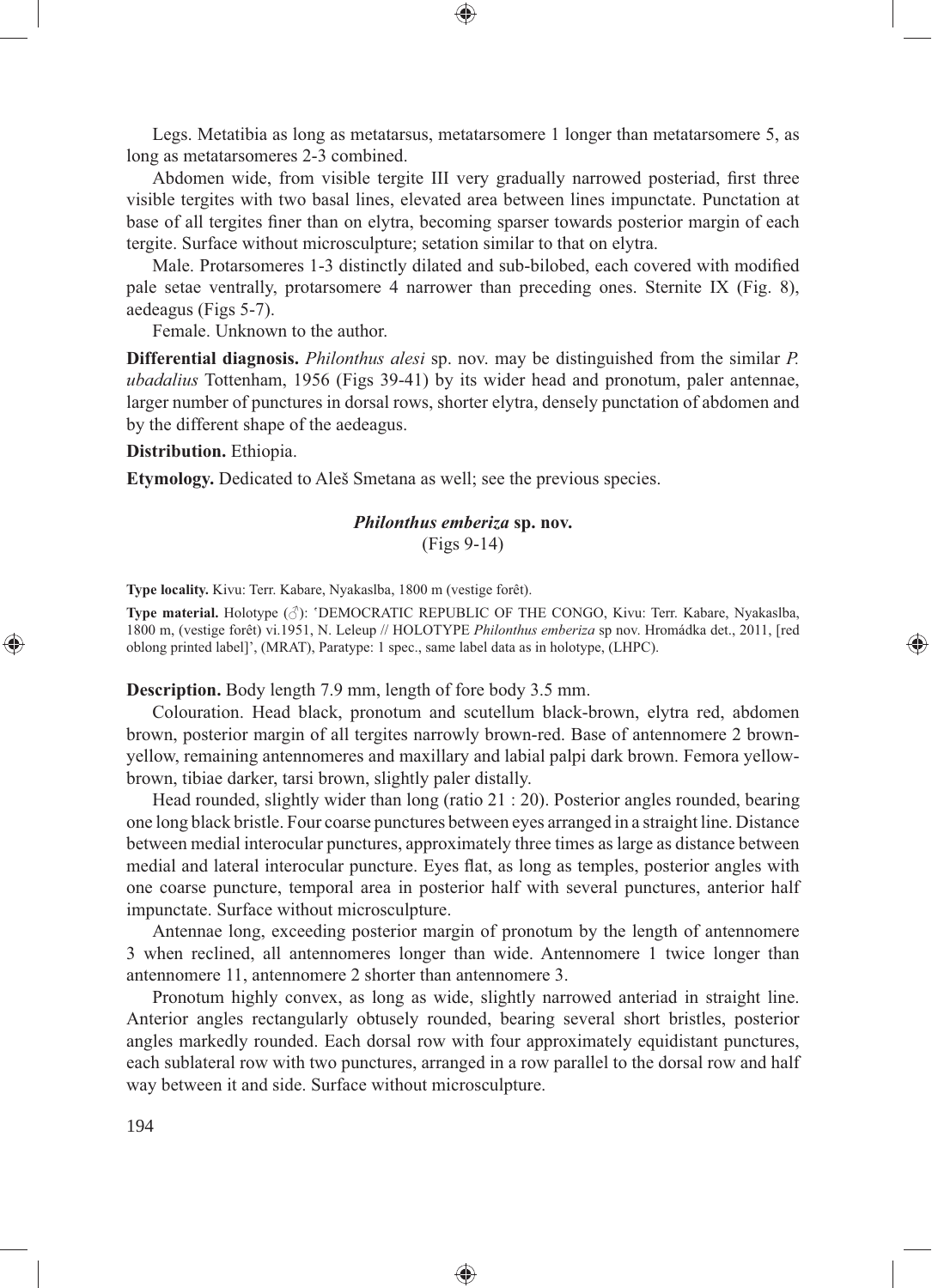

 $\bigoplus$ 

 $\bigoplus$ 

Figs 1-14. *P. alesi* sp. nov.: 1- aedeagus, ventral view; 2- aedeagus, lateral view; 3- apex of paramere with sensory peg setae, ventral view; 4- male sternite IX, ventral view. *P. alessmetanaii* sp. nov.: 5- aedeagus, ventral view; 6 aedeagus, lateral view; 7- apex of paramere, ventral view; 8- male sternite IX, ventral view. *P. emberiza* sp. nov.: 9- aedeagus, ventral view; 10- aedeagus, lateral view; 11- apex of paramere with sensory peg setae, ventral view; 12- male sternite IX, ventral view; 13- female tergite X, ventral view; 14- gonocoxite of female genital segment.

◈

 $\bigoplus$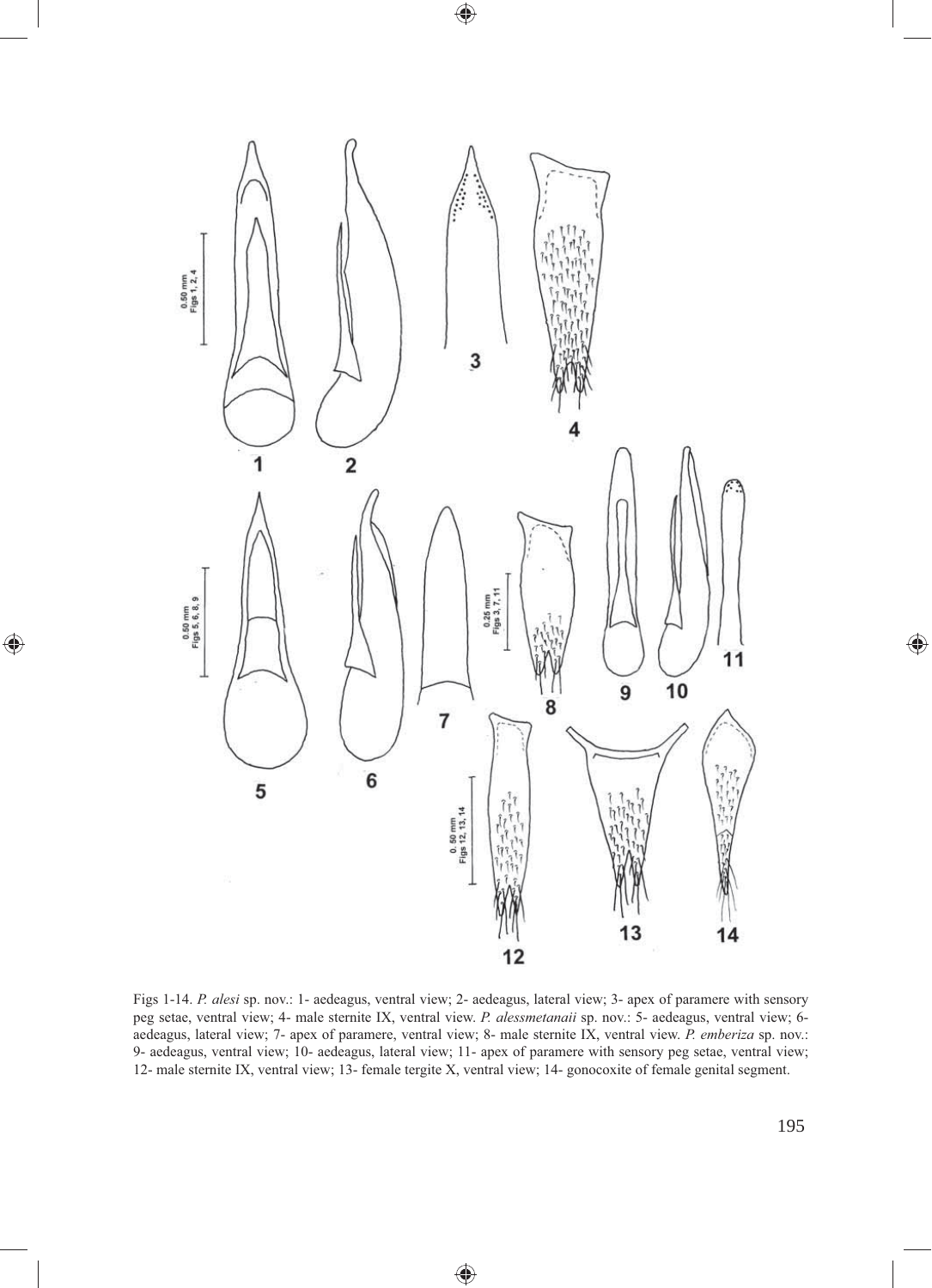Scutellum densely and finely punctured, punctures as large as eye-facets, separated by one puncture diameter in transverse direction.

Elytra wider than long (ratio 35 : 33) very slightly widened posteriad. Punctation slightly coarser than on scutellum, separated by one puncture diameter or slightly larger here and there. Surface without microsculpture; setation brown-yellow.

Legs. Metatibia as long as metatarsus, metatarsomere 1 much longer than metatarsomere 5, as long as metatarsomeres 2-4 combined.

Abdomen wide, from visible tergite III slightly narrowed posteriad, first three visible tergites with two basal lines, elevated area between lines with scattered punctures. Punctation at base of all tergites finer and denser than on elytra, becoming sparser towards posterior margin of each tergite. Surface without microsculpture; setation similar to that on elytra.

Male. Protarsomeres 1-3 relatively slightly dilated and sub-bilobed, each covered with modified pale setae ventrally, protarsomere 4 narrower than preceding ones. Sternite IX (Fig. 12) and aedeagus (Figs 9-11).

Female Protarsomeres 1-3 less dilated than those of male, each covered with modified pale setae ventrally, protarsomere four small. Tergite X (Fig. 13), gonocoxite of female genital segment (Fig. 14).

**Differential diagnosis.** This new species is very similar to *P. ziloanus* Levasseur, 1962 (Figs 45-47), but it differs from it by its longer and darker antennae, wider and slightly sparser punctation of elytra, sparser punctation of abdomen, from *Philonthus haliaeetus* sp. nov. by its wider head, narrower elytra, and from both by the different shape of the aedeagus.

**Distribution.** Democratic Republic of the Congo.

**Etomology.** The name of this species, a noun in apposition, is the Latin generic name of the African golden breasted bunting *Emberiza flaviventris* Stephens, 1815.

⊕

# *Philonthus haliaeetus* **sp. nov.** (Figs 15-18)

**Type locality.** Rwanda, Lake Kiwu.

**Type material.** Holotype (♂): 'RWANDA, Lake Kiwu, iii.1980, Rataj, //HOLOTYPE *Philonthus haliaeetus* sp. nov. Hromádka det, 2011, [red oblong label printed], (LHPC), Paratype: (1 spec): TANZANIA, Mwanza, 1969, P. Ardo', (LHPC).

**Description.** Body length 7.4 mm, length of fore body 3.5 mm.

Colouration. Head black, pronotum, scutellum and abdomen black-brown, elytra red, shoulders and suture narrowly black, maxillary and labial palpi brown, base of antennomere 2 brown-yellow, remaining antennomeres black-brown, legs brown, tarsi paler distally, abdomen bluish iridescent.

Head narrow, as wide as long, slightly narrowed posteriad, posterior angles indistinct. Four coarse punctures between eyes, distance between medial interocular punctures four times as large as distance between medial and lateral interocular puncture. Medial punctures distinctly shifted towards clypeus. Eyes as long as temples, posterior margin of eyes with two coarse punctures. Temporal area with several varying large punctures. Surface with very fine microsculpture consisting of transverse waves.

♠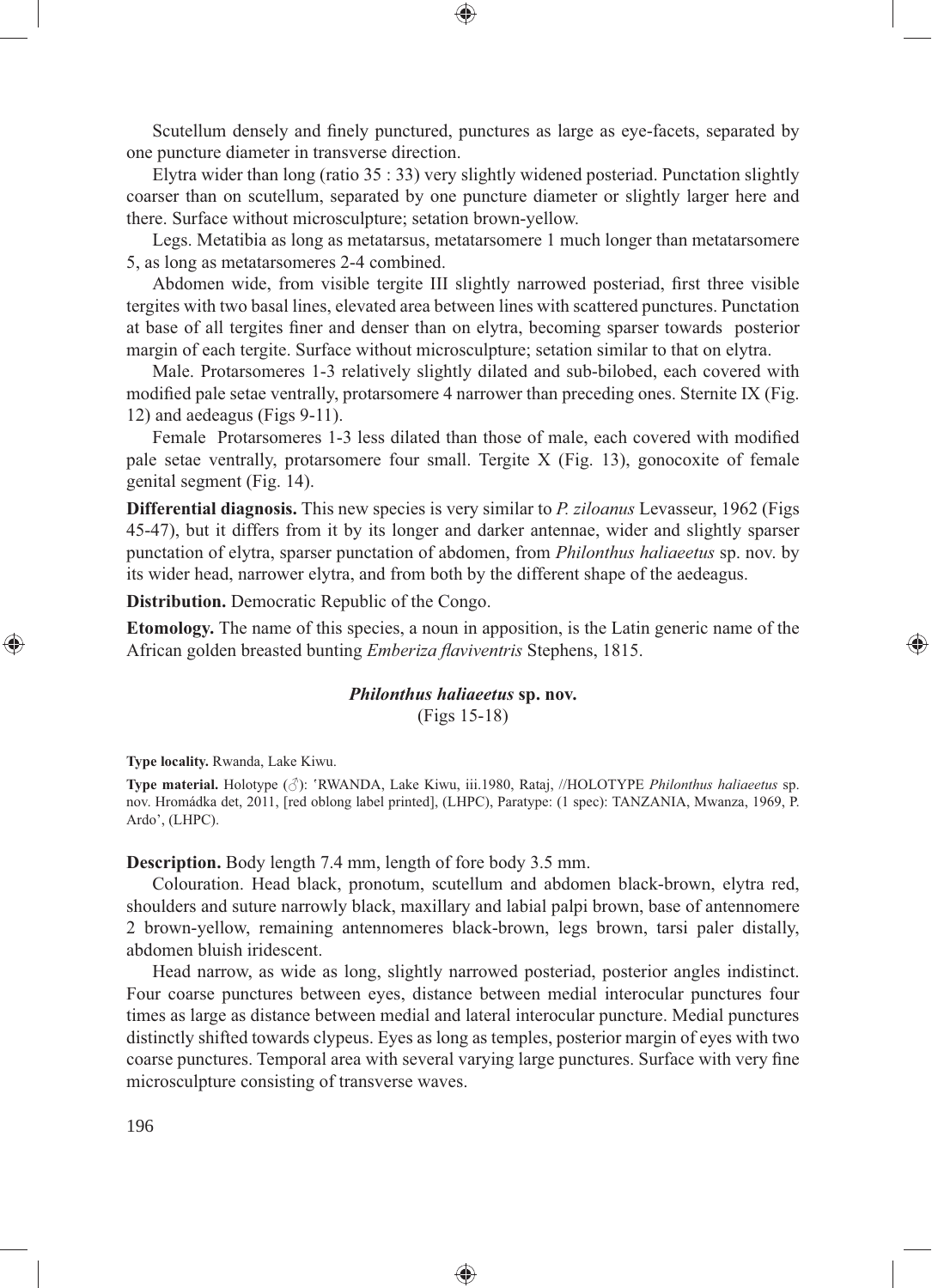Antennae slender and long, reaching posterior margin of pronotum when reclined. Antennomeres 1-7 and 11 longer than wide, antennomeres 8-10 as long as wide. Antennomere 1 longer than antennomere 11, antennomere 2 shorter than antennomere 3.

Pronotum highly convex, as long as wide, slightly narrowed anteriad, anterior angles obtusely rounded, posterior angles markedly rounded. Each dorsal row with five fine punctures, punctures 1-4 equidistant, distance between punctures 4-5 larger than between previous punctures. Each sublateral row with two punctures, arranged in a row parallel to the dorsal row and half way between it and side. Surface with microsculpture similar to that on elytra.

Scutellum very densely and finely punctate, punctures as large as eye-facets, separated by distance smaller than diameter of punctures.

Elytra wider than long (ratio  $37 : 34$ ), slightly widened posteriad. Punctation fine and dense, punctures larger than on scutellum, separated by one puncture diameter in transverse direction. Surface without microsculpture; setation brown.

 Legs. Metatarsus longer than metatibia (ratio 24 : 21) metatarsomere 1 almost twice longer than metatarsomere 5, as long as metatarsomeres 2-4 combined.

Abdomen wide, gradually narrowed posteriad, first three visible tergites with two basal lines, elevated area between lines densely and finely punctate. Punctation at base of all tergites finer and denser than on elytra, becoming finer and sparser towards posterior margin of each tergite. Surface without microsculpture; setation similar to that on elytra.

Male. Protarsomeres 1-3 moderately dilated and sub-bilobed, each covered with modified pale setae ventrally, protarsomere 4 narrower than preceding ones. Sternite IX (Fig. 18), aedeagus (Figs 15-17).

Female. Unknown to the author

**Differential diagnosis.** This new species is very similar to *P. ziloanus* Levasseur, 1962 (Figs 45-47), from which it differs by its longer antennae, much narrower head, longer, wider and sparser punctation of elytra, from *P. emberiza* sp. nov. (Figs 9-11) by its narrower head, wider elytra and from both by the different shape of the aedeagus.

**Distribution.** Rwanda, Tanzania.

⊕

**Etymology.** The name of this species, a noun in apposition, is the Latin generic name of the African white tailed eagle *Haliaeetus vocifor* Baudin, 1800.

#### *Philonthus haliophis* **sp. nov.**

**Type locality.** Afrique or., anglaise, Mt. Kenya vers´ ouest.

**Type material.** Holotype (♂): 'Kenya, Afrique or., anglaise, Mt. Kenya vers ouest, zone des forêt. //HOLOTYPE *Philonthus haliophis* sp. nov. Hromádka det., 2011, [red oblong printed label]', (NMPC).

**Description.** Body length 7.5 mm, length of fore body 3.7 mm.

Colouration. Head black, pronotum and scutellum black-brown, elytra dark brown-red, abdomen brown, posterior margin of all tergites narrowly brown-red. Maxillary and labial palpi brown, base of antennomere 2 yellow-brown, remaining antennomeres dark brown, femora yellow, tibiae and tarsi darker.

◈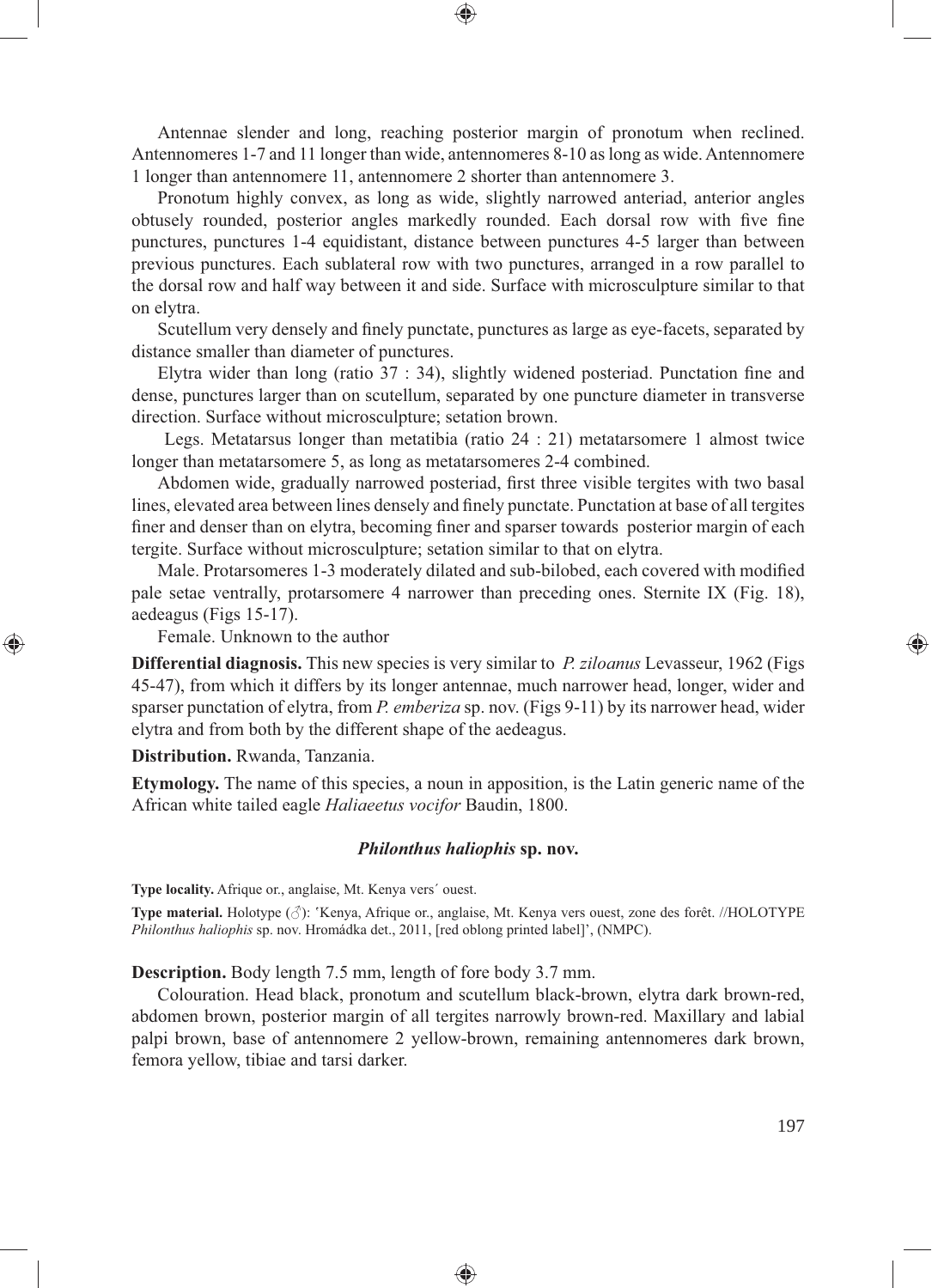Head rounded, slightly wider than long (ratio 25 : 23), posterior angles markedly rounded, bearing two long black bristles. Between eyes four coarse punctures, arranged in a straight line, distance between medial interocular punctures three times as large as distance between medial and lateral interocular puncture. Eyes large and flat, longer than temples (ratio  $10:8$ ), posterior margin of eyes with two coarse punctures, temporal area with several varying large punctures. Surface without microsculpture.

⊕

Antennae long, exceeding posterior margin of pronotum by the length of antennomere 11. Antennomeres 1-6 and 11 distinctly longer than wide, antennomeres 7-10 slightly longer than wide. Antennomere 1 twice longer than antennomere 11, antennomere 2 as long as antennomere 3.

Pronotum highly convex, anterior angles conspicuously deflexed, vaguely rectangularly rounded, bearing several short bristles, posterior angles markedly rounded. Each dorsal row with 5 punctures, distance between punctures 1 - 3 and 4 - 5 equidistant, distance between punctures 3 - 4 smaller than between previous punctures. Each sublateral row with two punctures, arranged in a row parallel to the dorsal row and half way between it and side. Surface without microsculpture.

Scutellum densely and finely punctured, diameter of punctures as large as eye-facets. Punctures separated by one puncture diameter in transverse direction. Surface with fine microsculpture.

Elytra wider than long (ratio 40 : 36), slightly widened posteriad. Punctation coarse and sparse, diameter of punctures larger than on scutellum, separated by one and half or two puncture diameters. Surface without microsculpture; setation brown.

Legs. Metatibia as long as metatarsus, metatarsomere 1 longer than metatarsomere 5, as long as metatarsomeres 2-3 combined.

⊕

Abdomen wide, very slightly gradually narrowed posteriad, first three visible tergites with two basal lines, elevated area between lines impunctate. Punctation at base of all tergites much finer and denser than on elytra, becoming sparser towards posterior margin of each tergite. Surface without microsculpture; setation of the same colour as that on elytra.

Male. Protarsomeres 1-3 not strongly dilated and sub-bilobed, each covered with modified pale setae ventrally, protarsomere 4 narrower than preceding ones, heart-shaped. Aedeagus (Figs 19-21).

Female. Unknown to the author.

**Differential diagnosis.** This new species is similar to *P. cailleuxi* Levasseur, 1980 (Figs 36- 38) but it differs by its wider head, shorter eyes, darker suture and epipleura of elytra, sparser punctation of elytra and abdomen and by the different shape of the aedeagus.

#### **Distribution.** Kenya.

**Etymology.** The name of this species, a noun in apposition, is the Latin generic name of African eel blenny *Haliophis guttatus* (Forsskäl, 1775).

♠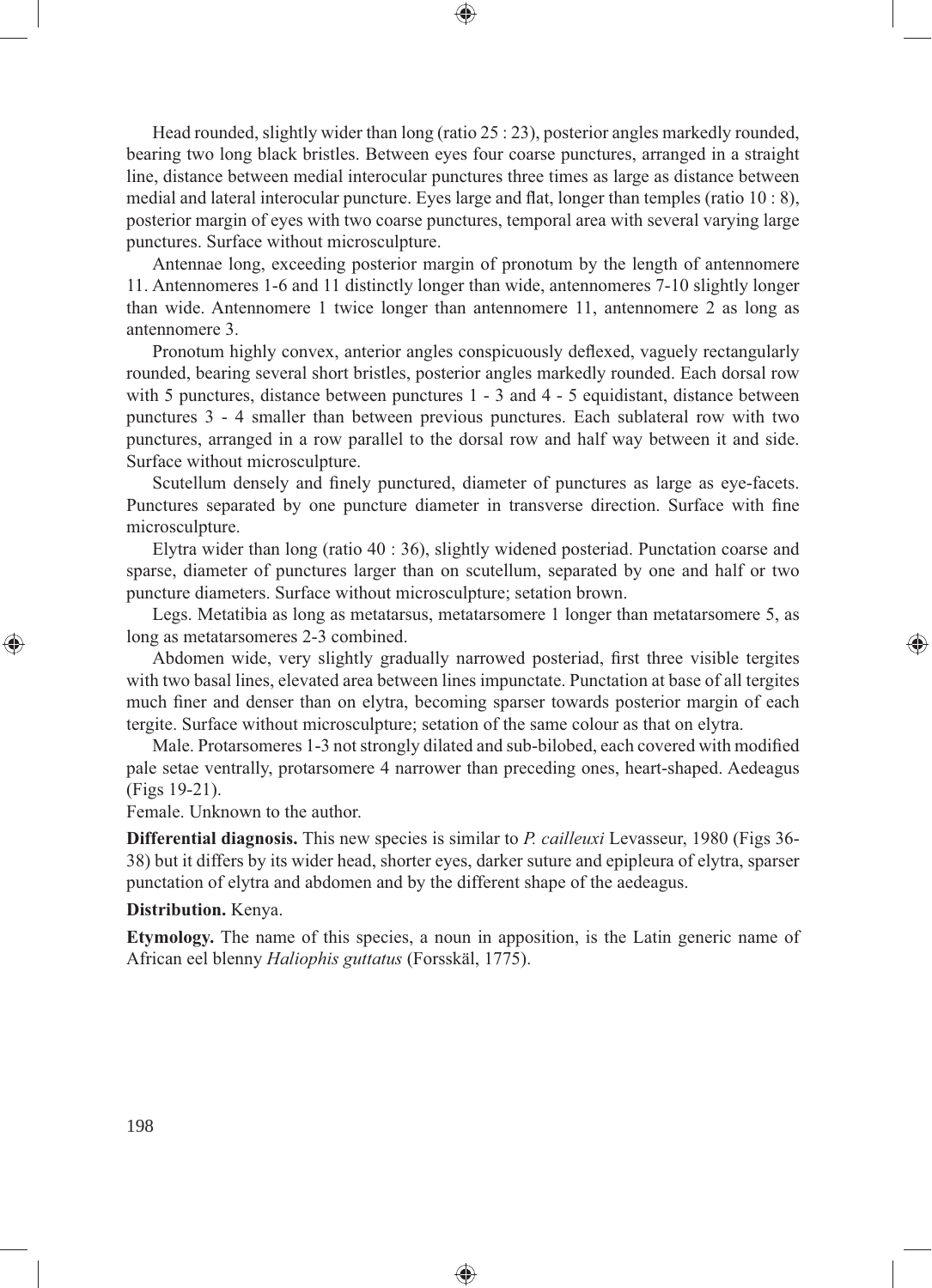

 $\bigoplus$ 

 $\bigoplus$ 

Figs 15-32. *P. haliaeetus* sp. nov.: 15- aedeagus, ventral ventral view, 16- aedeagus, lateral view, 17- apex of paramere with sensory peg setae, 18- male sternite IX, ventral view. *P. haliophis* sp. nov.: 19- aedeagus, ventral view; 20- aedeagus, lateral view; 21- apex of paramere with sensory peg setae, ventral view. *P. indicator* sp. nov.: 22- aedeagus, ventral view; 23- aedeagus, lateral view; 24- apex of paramere, ventral view. *P. lutjanus* sp. nov.: 25- aedeagus, ventral view; 26- aedeagus, lateral view; 27- apex of paramere with sensory peg setae, ventral view; 28- male sternite IX, ventral view. *P. melaenornis* sp. nov.: 29- aedeagus, ventral view; 30- aedeagus, lateral view; 31- apex of paramere with sensory peg setae, ventral view; 32- male sternite IX, ventral view.

 $\bigoplus$ 

 $\bigoplus$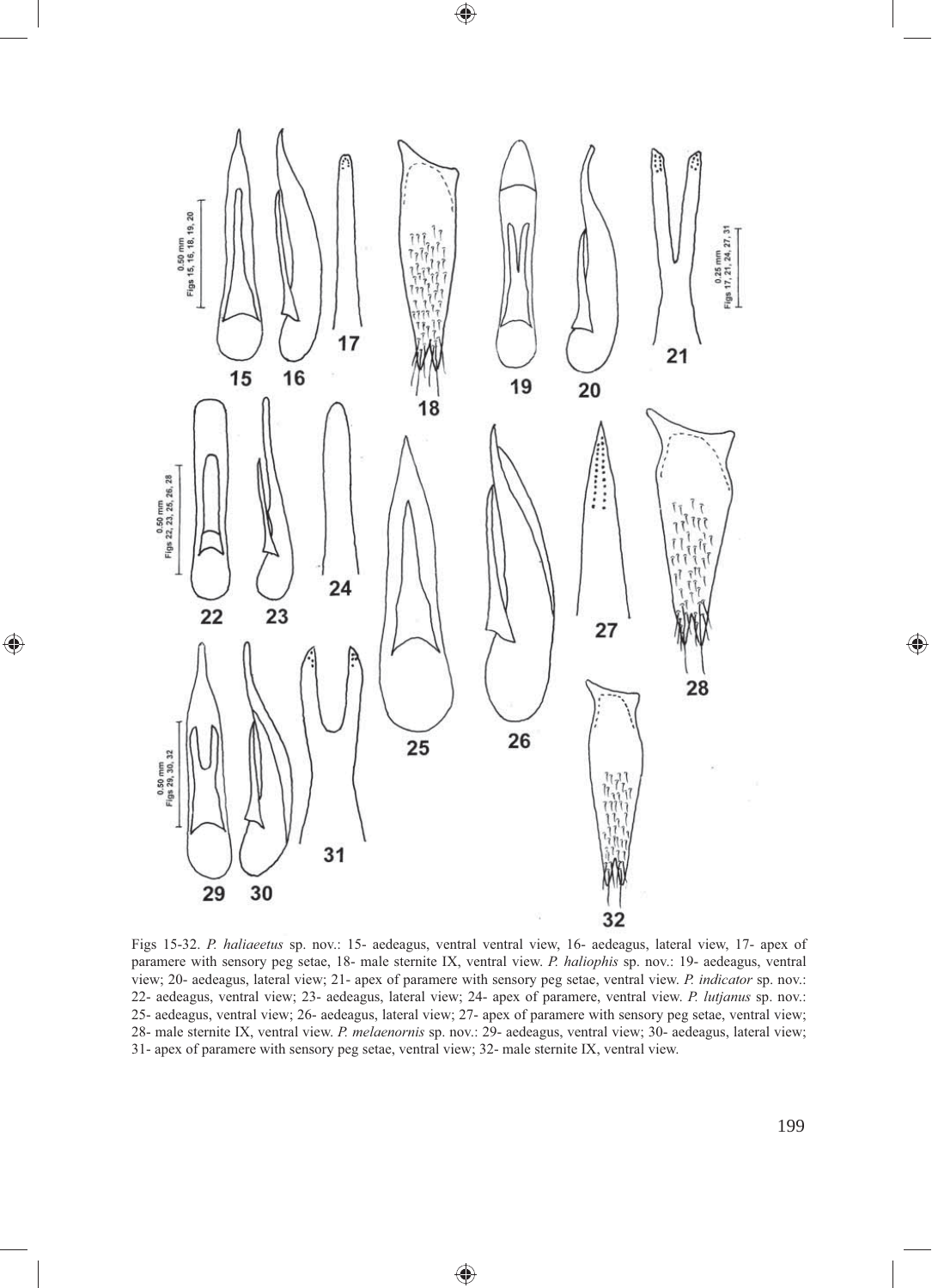## *Philonthus indicator* **sp. nov.** (Figs 22-24)

⊕

**Type locality.** Abessinien.

**Type material.** Holotype (♂): 'ABESSINIEN, Kristensen, //HOLOTYPE *Philonthus indicator* sp. nov. Hromádka det. 2011), [red oblong printed label]', (NMPC).

## **Description.** Body length 8.5 mm, length of fore body 3.8 mm.

Colouration. Head black, pronotum orange-red, scutellum and elytra slightly darker, abdomen brown, posterior margin of all tergites narrowly brown-red. Maxillary and labial palpi, legs and antennomeres 1-2 and 11 yellow-brown, remaining antennomeres brown.

Head as long as wide, from posterior margin of eyes distinctly narrowed posteriad. Posterior angles unclear, between eyes four punctures, arranged in a straight line, distance between medial interocular punctures three times as long as distance between medial and lateral interocular puncture. Eyes small, distinctly shorter than temples (ratio 8 : 11), posterior margin of eyes with two coarse punctures, temporal area almost impunctate. Surface without microsculpture.

Antennae slender and long, reaching posterior margin of pronotum when reclined. All antennomeres longer than wide, antennomere 1 almost twice longer than antennomere 11, antennomere 2 shorter than antennomere 3.

Pronotum highly convex, longer than wide (31 : 29) distinctly narrowed anteriad. Anterior angles conspicuously deflexed, vaguely obtusely rounded, bearing several varying large bristles, posterior angles markedly rounded. Each dorsal row with six fine, equidistant punctures, each sublateral row with two fine punctures, puncture two slightly shifted to the lateral margin. Surface without microsculpture.

⊕

Scutellum very densely and coarsely punctured, punctures slightly larger than eye-facets, punctures separated by one puncture diameter, or slightly smaller.

Elytra wider than long (ratio 40 : 34) widened posteriad. Punctation sparser and slightly coarser than on scutellum. Diameter of punctures larger than on scutellum, separated by one puncture diameter, mostly smaller. Surface without microsculpture; setation brown-yellow.

Legs. Metatarsus shorter than metatibia (ratio 22 : 25), metatarsomere 1 as long as metatarsomeres 2-3 combined.

Abdomen from visible tergite III slightly narrowed anteriad and distinctly narrowed posteriad. First three visible tergites with two basal lines, elevated area between lines densely and finely punctate. Punctation at base of all tergites finer and denser than on elytra, becoming sparser towards posterior margin of each tergite. Surface without microsculpture; setation similar to that on elytra.

Male. Protarsomeres 1-3 slightly dilated, each covered with modified pale setae ventrally, protarsomere 4 narrower than preceding ones. Aedeagus (Figs 22-24).

Female. Unknown to the author.

**Differential diagnosis.** *Philonthus indicator* sp. nov. may be distinguished from the similar *P*. *belesis* Tottenham, 1956 (Figs 33-35) by its paler antennae and elytra, darker head, denser and finer punctation of elytra and abdomen and by the different shape of the aedeagus.

♠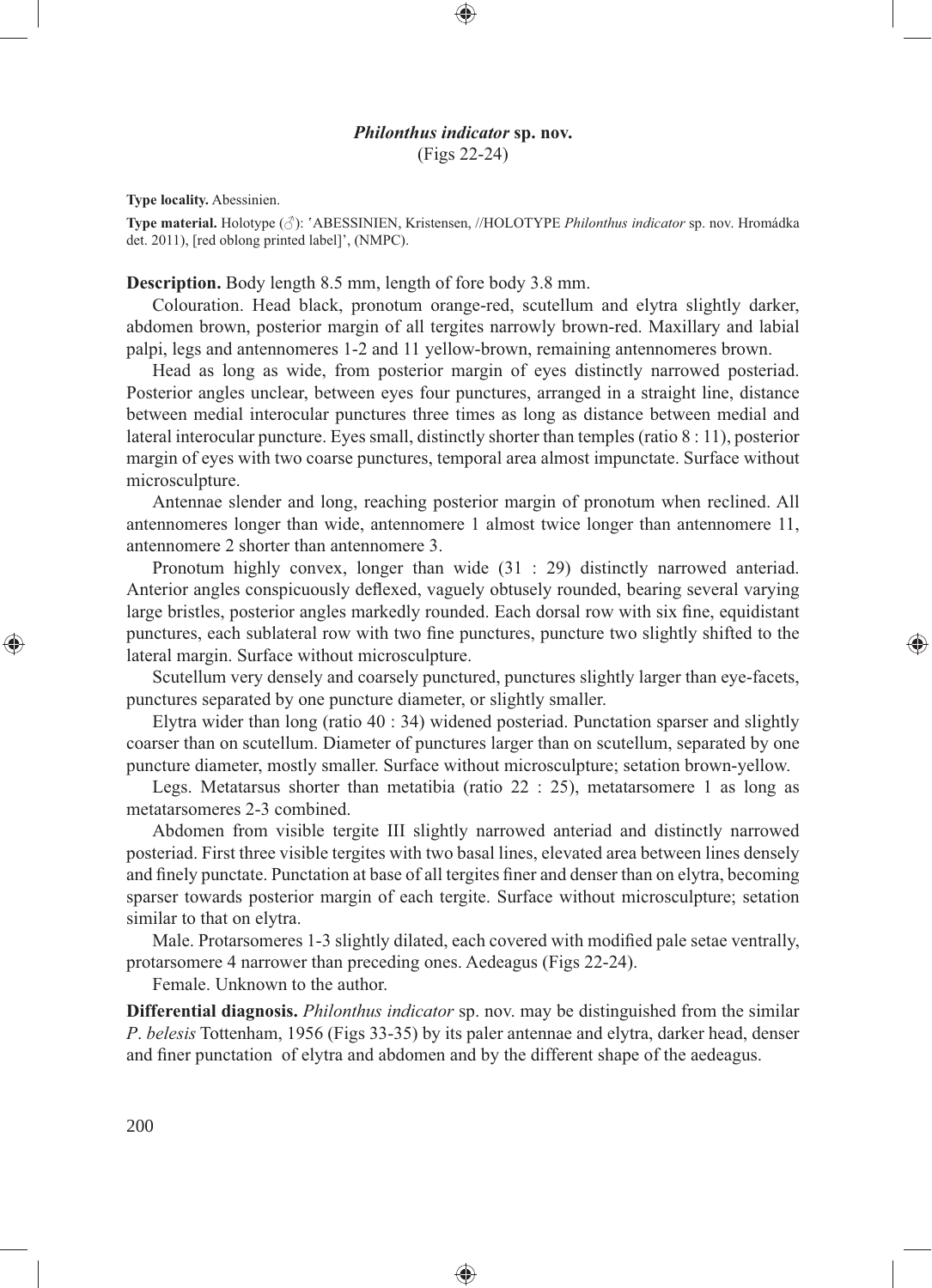**Distribution.** Ethiopia.

⊕

**Etymology.** The name of this species, a noun in apposition, is the Latin generic name of the African turn and bank indicator *Indicator indicator* Sparrman, 1777.

⊕

# *Philonthus lutjanus* **sp. nov.** (Figs 25-28)

**Type locality.** Kenya, Mt. Elgon, Afr. centr. or.

**Type material.** Holotype (♂): 'KENYA, Mt. Elgon, Afr. centr. or. A. Holm //HOLOTYPE *Philonthus lutjanus* sp. nov Hromádka det., 2011. [red oblong printed label]', (NHMW).

**Description.** Body length 9.1 mm, length of fore body 4.2 mm.

Colouration. Whole body black, anterior angles of pronotum slightly bluish iridescent from lateral view, abdomen distinctly bluish iridescent. Maxillary and labial palpi blackbrown, ventral side of antennomere one brown-yellow, dorsal side and entire remaining antennomeres black-brown, legs black.

Head wider than long (ratio 32 : 27), parallel-sided, posterior angles obtusely rounded, bearing one long and several short black bristles. Between eyes four punctures arranged in a straight line, distance between medial interocular punctures, more than twice longer than distance between medial and lateral interocular puncture. Eyes flat, slightly shorter than temples (10 : 11), posterior margin of eyes with three punctures arranged in the shape of triangle. Anterior half of temporal area impunctate, posterior half with scattered punctures. Surface without microsculpture.

Antennae slender and long, reaching posterior fifth of pronotum when reclined. Antennomeres 1-3 and 11 distinctly longer than wide, antennomeres 4-6 slightly longer than wide, antennomeres 7-10 as long as wide. Antennomere 1 almost twice longer than antennomere 11, antennomere 2 shorter than antennomere 3.

Pronotum highly convex, wider than long (39 : 37), slightly narrowed anteriad. Anterior angles conspicuously deflexed, vaguely obtusely rounded, bearing several short bristles, posterior angles markedly rounded. Each dorsal row with four approximately equidistant punctures, each sublateral row with two punctures, puncture two distinctly shifted to the lateral margin. Sides bearing one long and several short bristles in anterior third. Surface without microsculpture.

Base and apex of scutellum narrowly impunctate, punctation of the middle dense and fine, punctures slightly smaller than eye-facets, separated by one or one and half puncture diameters.

Elytra wider than long (ratio 45 : 40), very slightly widened posteriad. Punctation slightly coarser than on scutellum. Punctures separated by one or one and half puncture diameters. Surface without microsculpture; setation brown greyish.

Legs. Metatarsus slightly shorter than metatibia (ratio 23 : 25), metatarsomere 1 longer than metatarsomere 5.

Abdomen from visible tergite III narrowed anteriad and posteriad. First three visible tergites with two basal lines, elevated area between lines with scattered punctures. Punctation

♠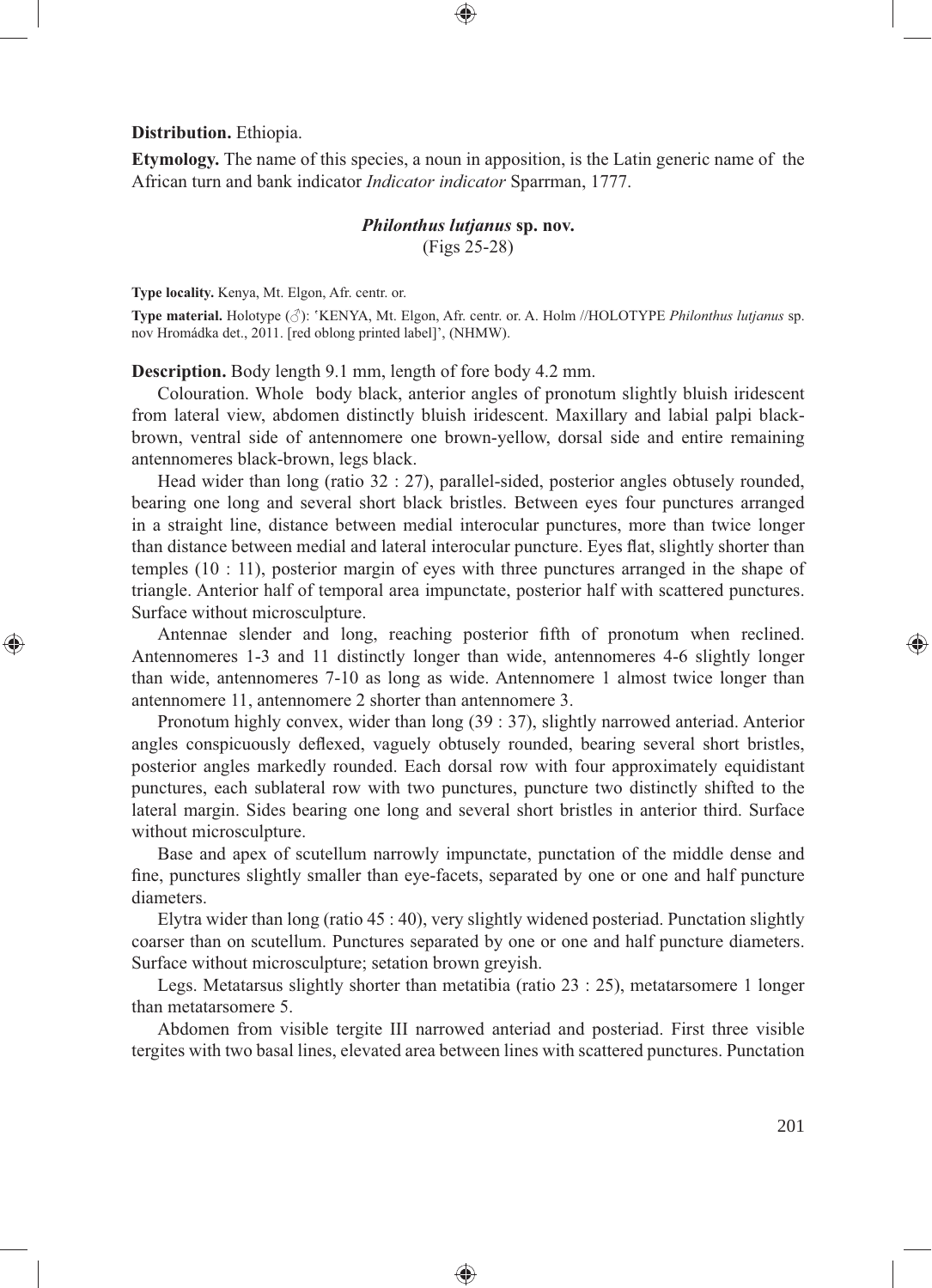at base of all tergites finer than on elytra, becoming sparser towards posterior margin of each tergite. Surface without microsculpture; setation similar to that on elytra.

Male. Protarsomeres 1-3 distinctly dilated and sub-bilobed, each covered with modified pale setae ventrally, protarsomere 4 smaller than preceding ones. Sternite IX (Fig. 28), aedeagus (Figs 25-27).

Female. Unknown to the author.

**Differential diagnosis.** This new species is very similar to *P. alessmetanai* sp. nov. (Fig. 1-4) but it differs by its wider head, darker antennae, maxillary and labial palpi and legs, sparser punctation of the whole scutellum and by the different shape of the aedeagus.

#### **Distribution.** Kenya.

**Etymology.** The name of this species, a noun in apposition, is the Latin generic name of African red snapper *Lutjanus agennes* Bleker, 1863.

## *Philonthus melaenornis* **sp. nov.** (Figs 29-32)

**Type locality.** Zimbabwe [N. Rhodesia], Abercorn, 1800 m.

**Type material.** Holotype (♂): 'ZIMBABWE [N. Rhodesia] Abercorn, 1800 m, vii.1960, N. Leleup, Galerie forestière be la Mwengo, cans l´humus, //HOLOTYPE *Philonthus melaenornis* sp. nov. Hromádka det., 2011, [red oblong label printed]', (MRAT). Paratype (1 spec.): Chipinge, 1200 à 1300 m, vii.1960, humus dans résidu, forêt ombrophile, (LHPC).

**Description.** Body length 7.2 mm, length of fore body 3.5 mm.

Colouration. Head black, pronotum and scutellum brown-black, elytra brown-red, suture narrowly paler, abdomen brown, posterior margin of all tergites narrowly red-brown. Maxillary and labial palpi and mandibles yellow-brown, antennomere 1 and base of antennomere 2 brown-yellow, antennomere 11 slightly paler, remaining antennomeres dark brown. Femora and tarsi brown-yellow, tibiae darker.

⊕

Head transverse, parallel-sided, wider than long (ratio 24 : 21), posterior angles obtusely rounded, bearing one long and several short bristles. Between eyes four coarse punctures arranged in a straight line. Distance between medial interocular punctures approximately three times as large as distance between medial and lateral interocular puncture. Eyes longer than temples (ratio 13 : 10), posterior margin of eyes with two punctures, temporal area with several varying large mostly setiferous punctures. Surface with traces of very fine irregular microsculpture here and there.

Antennae slender and long, reaching posterior margin of pronotum when reclined, antennomeres 1-3 and 11 distinctly longer than wide, antennomeres 4-6 slightly longer than wide, antennomeres 7-10 as long as wide, antennomere 1 longer than antennomere 11, antennomere 2 slightly shorter than antennomere 3.

Pronotum highly convex, anterior angles conspicuously deflexed, vaguely almost rectangularly rounded, bearing several varying long black bristles, posterior angles markedly rounded. Each dorsal row with six irregularly located punctures, each sublateral row with two punctures, puncture two slightly shifted to the lateral margin. Sides bearing two long bristles in anterior third. Surface with very fine microsculpture consisting of transverse waves.

♠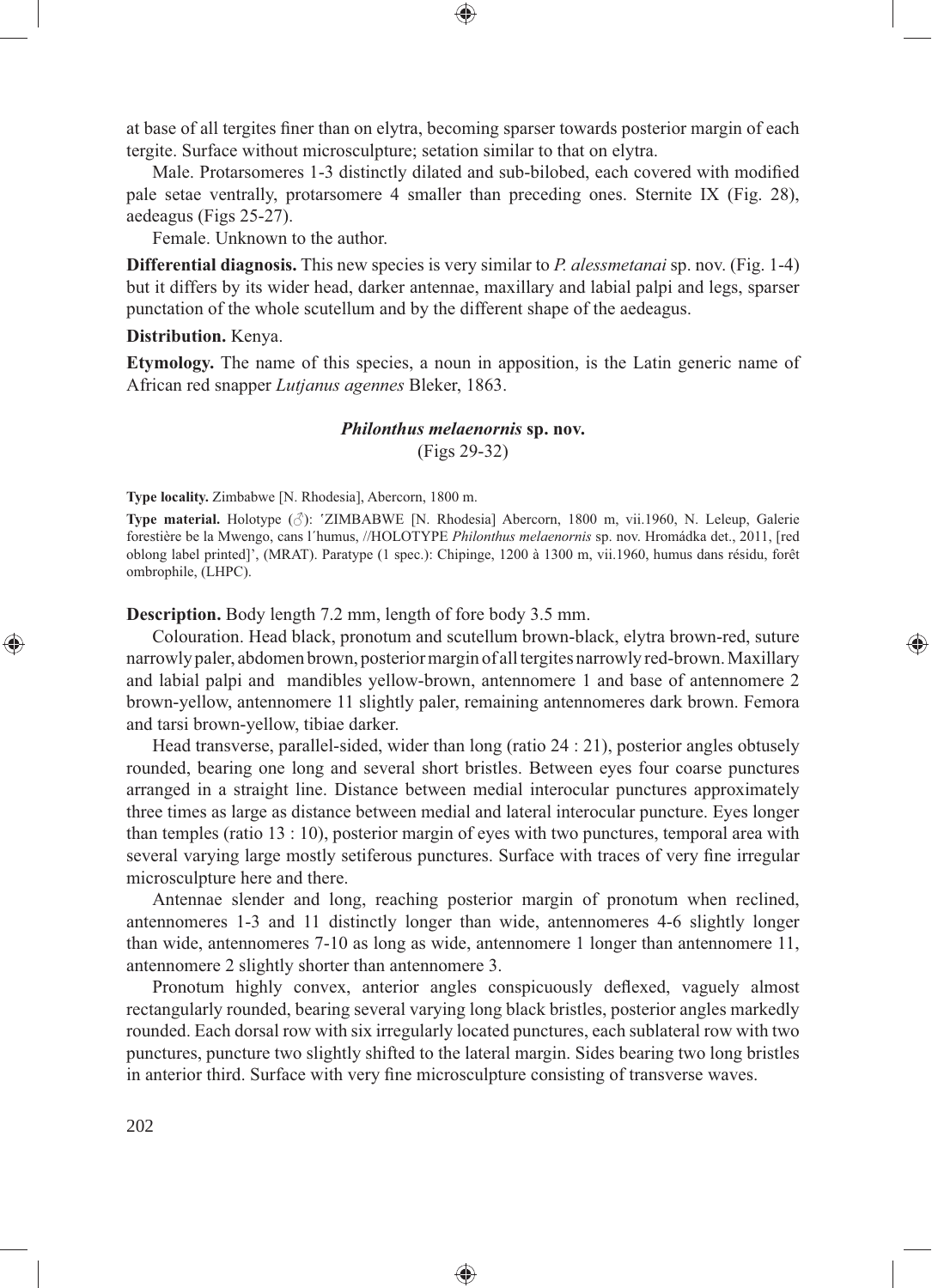Scutellum very finely and densely punctate, punctures slightly larger than eye-facets, separated by one or one and half puncture diameters. Surface with very fine microsculpture, setation short and dark.

Elytra wider than long (ratio  $40 : 37$ ), parallel-sided. Punctation fine and dense, diameter of punctures approximately as large as eye-facets, separated by one or one and half puncture diameters. Surface without microsculpture; setation brown-yellow.

Legs. Metatibia as long as metatarsus, metatarsomere 1 longer than metatarsomere 5, slightly longer than metatarsomeres 2-3 combined.

Abdomen wide, very gradually narrowed posteriad. First three visible tergites with two basal lines, elevated area between lines impunctate. Punctation at base of all tergites finer and denser than on elytra, becoming sparser towards posterior margin of each tergite. Surface without microsculpture; setation similar to that on elytra.

Male. Protarsomeres 1-3 strongly dilated and sub-bilobed, each covered with modified pale setae ventrally, protarsomere 4 narrower than preceding ones. Sternite IX (Fig. 32), aedeagus (Figs 29-31).

Female. Unknown to the author.

**Differential diagnosis.** *Philonthus melaenornis* sp. nov. may be distinguished from the similar *P. wittei* Bernhauer, 1932 (Figs 42-44) by its longer eyes, narrower and slightly sparser punctation of elytra, from *P. procavia* sp. nov., (Figs 51-54), by its shorter antennae, head and pronotum, less distinct microsculpture, different colouring of elytra and abdomen and from both by the different shape of the aedeagus.

#### **Distribution.** Zimbabwe.

⊕

**Etymology.** The name of this species, a noun in apposition, is the Latin generic name of African abyssinian slaty flycatcher *Melaenornis chocolatinus* (Rüppel, 1840).

> *Philonthus polemaetus* **sp. nov.** (Figs 48-50)

**Type locality.** Tanzania, Mwanza.

**Type material.** Holotype (♂): 'Tanzania Mwanza, 11.x.1969, Ardo, leg., //HOLOTYPE *Philonthus polemaetus* sp. nov. Hromádka det., 2011 [red oblong printed label]', (LHPC).

#### **Description.** Body length 4.7 mm, length of fore body 3.6 mm.

Colouration. Head black, pronotum, scutellum and abdomen brown, elytra brown-red, maxillary and labial palpi, antennomeres 1-2 and base of antennomere 3 brown-yellow, remaining antennomeres dark brown, femora and tarsi yellow-brown, tibiae darker.

Head rounded, slightly wider than long (ratio 23 : 21), posterior angles obtusely rounded, bearing one long black bristle. Between eyes four coarse punctures, arranged in a straight line. Distance between medial interocular punctures about five times as long as distance between medial and lateral interocular puncture. Eyes flat, longer than temples (ratio  $6:5$ ), posterior margin of eyes with two coarse punctures. Temporal area with several varying large punctures. Surface without microsculpture.

♠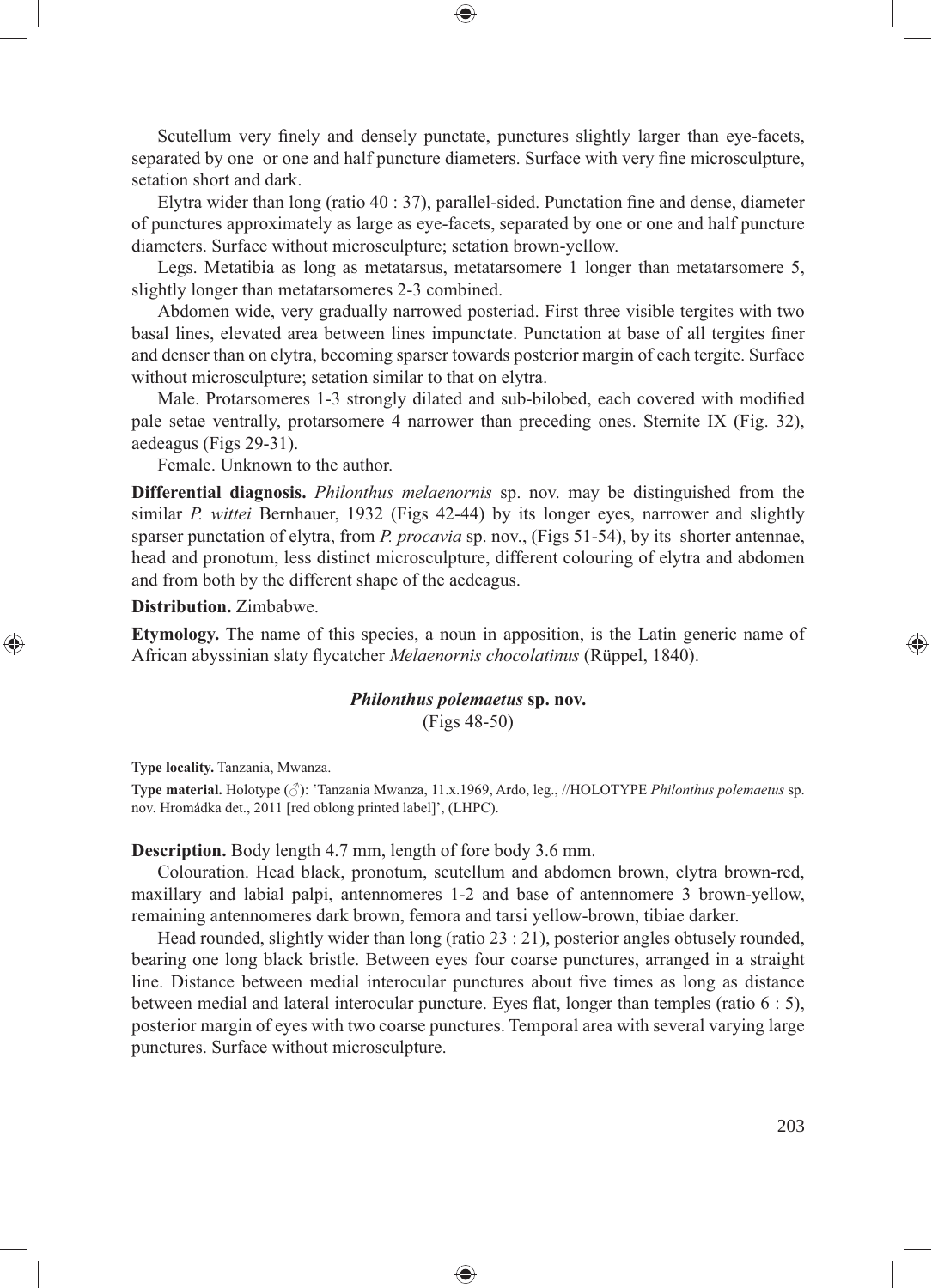Antennae long, exceeding posterior margin of pronotum by the length of antennomere 11. Antennomeres 1-7 and 11 longer than wide, antennomeres 8-10 as long as wide, antennomere 1 longer than antennomere 11, antennomere 2 slightly shorter than antennomere 3.

Pronotum highly convex, slightly longer than wide (ratio 25 : 24), distinctly narrowed anteriad. Anterior angles conspicuously deflexed, distinctly rounded, posterior angles markedly rounded. Each dorsal row with four coarse, approximately equidistant punctures. Distance between posterior margin and puncture four, larger than distance between previous punctures. Each dorsal row with two fine punctures arranged in a row parallel to the dorsal row and half way between it and side. One long black bristle arranged in anterior third of sides. Surface without microsculpture.

Scutellum finely and sparsely punctate, punctures as large as eye-facets, separated by two puncture diameters in transverse direction.

Elytra wider than long (ratio 29 : 26), widened posteriad. Punctation coarse and sparse, diameter of punctures twice larger than on scutellum. Punctures separated by two or three puncture diameters. Surface without microsculpture; setation brown.

Legs. Metatibia slightly shorter than metatarsus (ratio 25 : 27), metatarsomere 1 longer than metatarsomere 5, as long as metatarsomeres 2-4 combined.

Abdomen wide, very gradually narrowed posteriad. First three visible tergites with two basal lines, elevated area between lines with scattered punctures. Punctation at base of all tergites denser and coarser than on elytra, becoming sparser and finer towards posterior margin of each tergite. Surface without microsculpture; setation of the same colour as on elytra.

Male. Protarsomeres 1-3 dilated and sub-bilobed, each covered with modified pale setae ventrally, protarsomere four smaller than preceding ones. Aedeagus (Figs 48-50).

⊕

Female. Unknown to the author.

**Differential diagnosis.** *Philonthus palemaetus* sp. nov. is similar to *P. ziloanus* Levasseur, 1962 (Figs 45-47) in most characters, but it differs by its longer antennae, sparser punctation of elytra and abdomen, longer elytra and by the different shape of the aedeagus.

#### **Distribution.** Tanzania.

⊕

**Etymology.** The name of this species, a noun in apposition, is the Latin generic name of African Martial eagle *Polemaetus bellicosus* Baudin, 1800.

### *Philonthus procavia* **sp. nov.**

(Figs 51-54)

**Type locality.** Burundi, Kaninya.

**Type material.** Holotype (♂): 'Burundi, Kanynia, vii. 1940, A. J. Bréda lgt., //HOLOTYPE *Philonthus procavia* sp. nov. Hromádka det., 2011 [red oblong printed label]', (NMPC). Paratype (1 spec.): same label data as in holotype, (LHPC).

**Description.** Body length 9.2 mm, length of fore body 4.3 mm.

Colouration. Head black, pronotum, scutellum, elytra, abdomen, maxillary and labial palpi dark brown, base of antennomere 2 yellow-brown, remaining antennomeres blackbrown, femora and tarsi brown-yellow, tibiae darker.

♠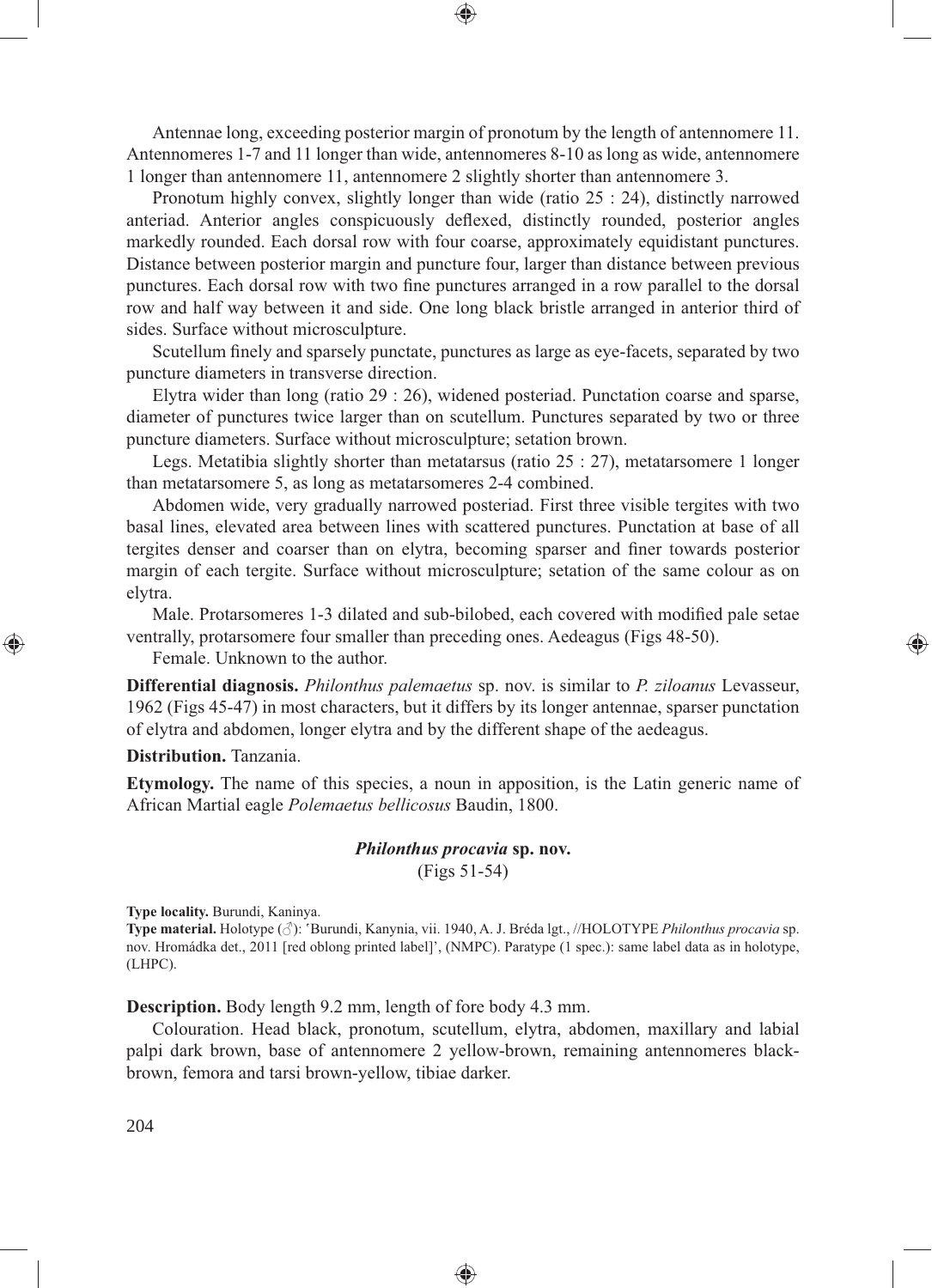

 $\bigoplus$ 

 $\bigoplus$ 

Figs 33-50. *P. belesis* Tottenham, 1956: 33- aedeagus, ventral view; 34- aedeagus, lateral view; 35- apex of paramere with sensory peg setae, ventral view. *P. cailleuxi* Levasseur, 1980: 36- aedeagus, ventral view; 37- aedeagus, lateral view; 38- apex of paramere with sensory peg setae, ventral view. *P. ubadalius* Tottenham, 1956: 39- aedeagus, ventral view; 40- aedeagus, lateral view; 41- apex of paramere with sensory peg setae, ventral view. *P. wittei* Bernhauer, 1932: 42- aedeagus, ventral view; 43- aedeagus, lateral view; 44- apex of paramere with sensory peg setae. *P. ziloanus* Levasseur, 1962: 45- aedeagus, ventral view; 46- aedeagus, lateral view; 47- apex of paramere with sensory peg setae, ventral view. *P. polemaetus* sp. nov.: 48- aedeagus, ventral view; 49- aedeagus, lateral view; 50- apex of paramere with sensory peg setae, ventral view.

 $\bigoplus$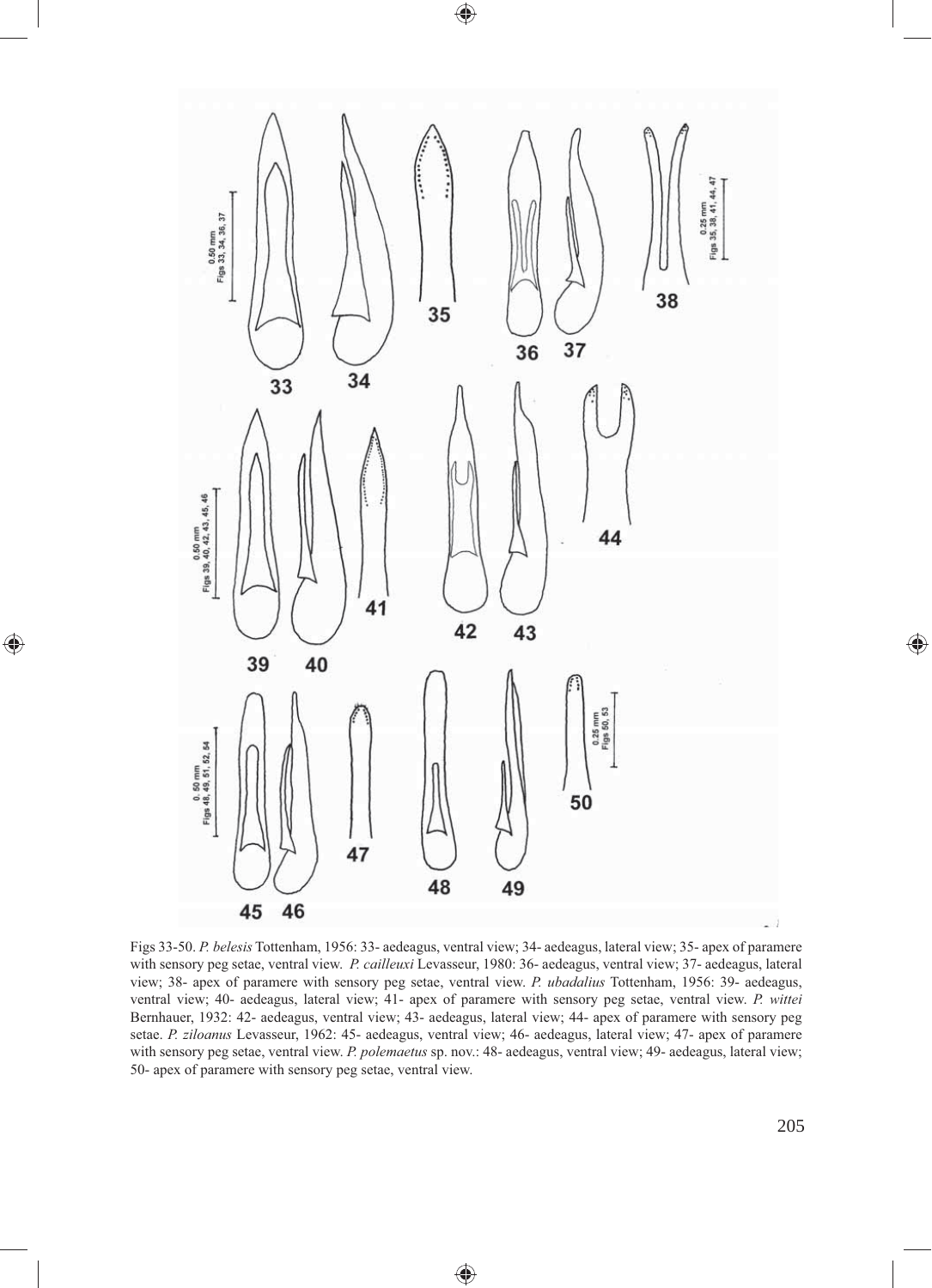



Figs 51-54. *P. procavia* sp. nov.: 51- aedeagus, ventral view; 52- aedeagus, lateral view; 53 apex of paramere with sensory peg setae, ventral view; 54- male sternite IX, ventral view.

⊕

Head approximately as long as wide, parallel-sided, posterior angles almost indistinct, bearing two long black bristles. Between eyes four punctures, distance between medial interocular punctures five times as large as distance between medial and lateral interocular puncture, lateral punctures slightly shifted towards clypeus. Eyes slightly shorter than temples (ratio 13 : 15), posterior angles bearing two coarse punctures. Temporal area with many varying large greyish setiferous punctures in posterior half. Surface with microsculpture consisting of transverse waves.

Antennae long, exceeding posterior margin of pronotum by the length of antennomere 11. All antennomeres longer than wide. Antennomere 1 about one third longer than antennomere 11, antennomere 2 shorter than antennomere 3.

Pronotum highly convex, distinctly narrowed anteriad, anterior angles conspicuously deflexed, vaguely obtusely rounded, posterior angles markedly rounded. Each dorsal row with six punctures, distance between punctures 2-5 equidistant, distance between punctures 1-2 and 5-6 slightly larger than between previous punctures. Each sublateral row with two fine punctures, puncture two shifted to the lateral margin. Sides bearing with several varying long bristles. Surface with the same microsculpture as that on elytra.

Scutellum very finely and sparsely punctate, diameter of punctures as large as eye-facets, punctures separated by two puncture diameters in transverse direction.

Elytra wider than long (ratio  $45 : 42$ ), widened posteriad. Punctation fine and dense, diameter of punctures much larger than on scutellum, separated smaller than one puncture diameter, some of punctures contiguous here and there. Surface without microsculpture; setation dark.

Legs. Metatibia longer than metatarsus (ratio 29 : 26), metatarsomere 1 longer than metatarsomere 5, as long as metatarsomeres 2-4 combined.

Abdomen wide, gradually narrowed posteriad, first three visible tergites with two basal lines, elevated area between lines impunctate. Punctation at base of all tergites finer and

◈

◈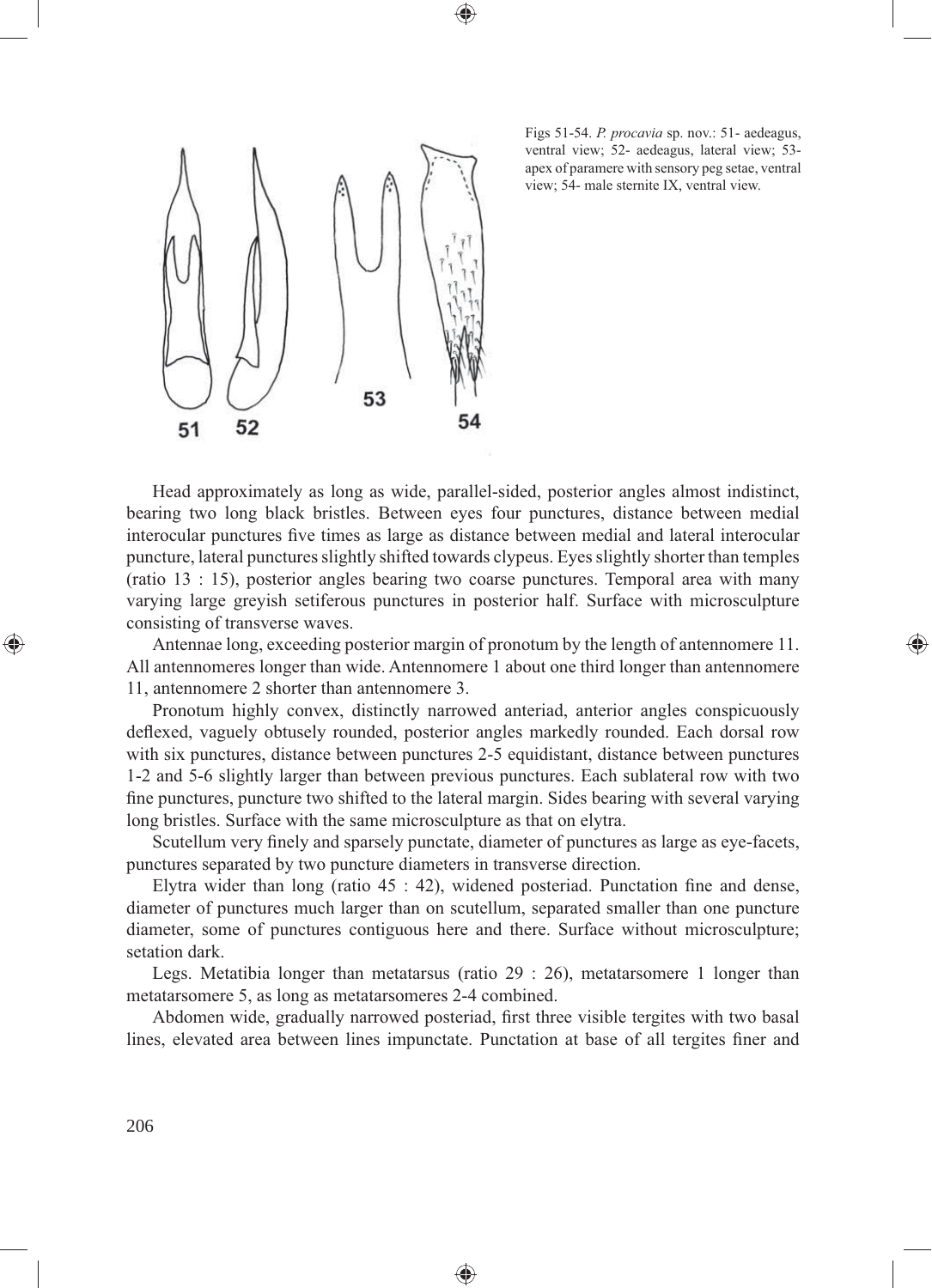denser than on elytra, becoming sparser towards posterior margin of each tergite. Surface without microsculpture; setation similar to that on elytra.

Male. Protarsomeres 1-3 dilated and sub-bilobed, protarsomere 4 narrower than preceding ones. Sternite IX (Fig. 54), aedeagus (Figs 51-53).

Female. Unknown to the author.

**Differential diagnosis.** This species is similar to *P. melaenornis* sp. nov. (Figs 29-32), but it differs by its longer antennae, head and pronotum with more distinct microsculpture, different colouring of elytra and abdomen, from *P. wittei* Bernhauer 1932 (Figs 42-44), by its longer antennae, wider head, slightly sparser punctation of abdomen and from both by the different shape of the aedeagus.

**Distribution.** Burundi.

⊕

**Etymology.** The name of this species, a noun in apposition, is the Latin generic name of African Rock hyrax *Procavia capensis* (Pallas, 1766).

ACKNOWLEDGEMENS. I would like to thank all the colleagues mentioned in the Material and methods chapter for the loan of material under their care. I am obliged to Jiří Háva (Praque-West, Czech Republic), for his technical help with the manuscript.

### **REFERENCES**

- BERNHAUER M. 1932: Neue Kurzflüger aus dem belgischen Kongostaate. 29. Beitrag zur Afrikanischen Fauna. *Revue de Zoologie et de Botanique Africaines* 22: 140-174.
- HROMÁDKA L. 2008a: A revision of the Afrotropical species of *Philonthus* (s. str.) *turbidus* species group (Coleoptera: Staphylinidae: Philonthina). *Klapalekiana* 44 :207-232.
- HROMÁDKA L 2008b: Revision of Afrotropical species of the *Philonthus peripateticus* species group (Coleoptera: Staphylinidae: Philonthina). *Acta Entomologica Musei Nationalis Pragae* 48: 51-65.
- HROMÁDKA L. 2008c: Revision of Afrotropical species of the *Philonthus abyssinus* species group (Coleoptera: Staphylinidae: Philonthina). *Acta Entomologica Musei Nationalis Pragae* 48: 37-50.

HROMÁDKA L. 2009a: Revision of the Afrotropical species of the *Philonthus caffer* species group (Coleoptera: Staphylinidae: Philonthina). *Acta Antomologica Musei Nationalis Pragae* 49: 161-190.

- HROMÁDKA L. 2009b: Revision of the Afrotropical species of the *Philonthus nigriceps* species group (Coleoptera: Staphylinidae: Philonthina). *Studies and Reports of District Museum Prague-East, Taxonomical series* 5 (1-2): 115-126.
- HROMÁDKA L. 2009c: Revision of the Afrotropical species of the *Philonthus marginipennis* species group (Coleoptera: Staphylinidae: Philonthina). *Acta Societatis Zoologicae Bohemicae* 73: 53-64, 2009.

HROMÁDKA L. 2009d: Revision of the Afrotropical species of the *Philonthus aemulus* species group (Coleoptera: Staphylinidae: Philonthina). *Acta Societatis Zoologicae Bohemicae* 73: 27-51.

HROMÁDKA L. 2010a: A revision of the Afrotropical species of the *Philonthus arrowianus* species group (Coleoptera: Staphylinidae: Philonthina). *Acta Entomologica Musei Nationalis Pragae* 50: 131-144.

HROMÁDKA L. 2010b: : A revision the Afrotropical species of the *Philonthus* (*Philonthus*) *bicoloripennis* species group (Coleoptera: Staphylinidae: Philonthina). *Klapalekiana* 46: 3-68.

HROMÁDKA L. 2010c: Revision of Afrotropical species of the *Philonthus quisquiliarius* species group (Coleoptera: Staphylinidae: Philonthina). *Studies and Reports, Taxonomical Series* 6 (1-2): 95-113.

- LEVASSEUR L. 1962: Contribution à la connaissance des Coleoptères Staphylinides de l´Afrique Noire (Ire note). *Bulletin de la Societé Entomologique de France* 66 [1961]: 233-243.
- LEVASSEUR L: 1980: Contribution à l\a connaissance des coléopteres staphylinides s'Afrique Nore. (18° note) *Annales de la Société Entomologique de France* (*N. S*.) 16: 351-379.
- TOTTENHAM C. E. 1949: Studies in the genus Philonthus Stephens (Coleoptera). *Transaction of the Royal Entomological Society of London* 100: 291-362.

⊕